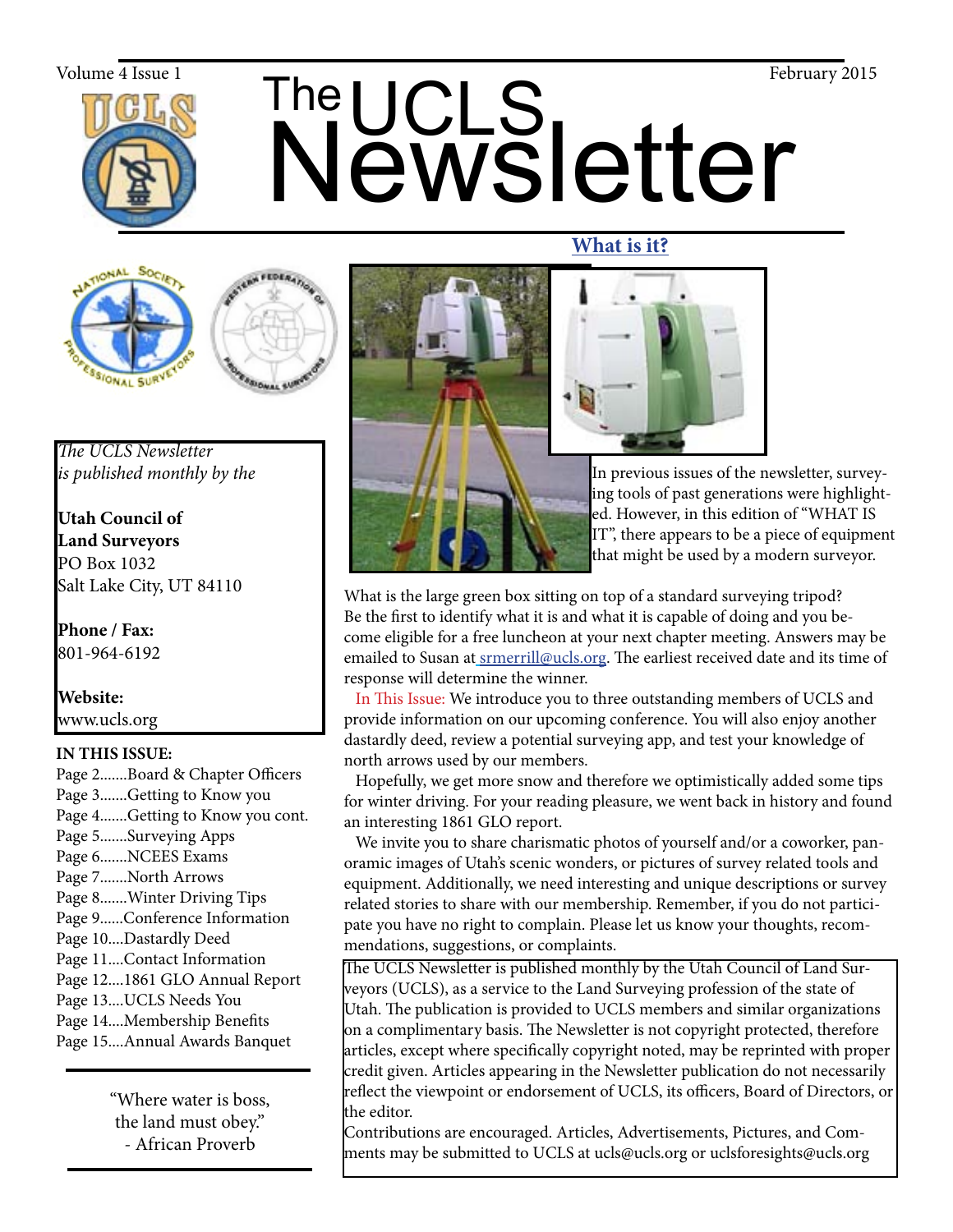Board/Committees Volume 4 Issue 1 February 2015 The UCLS *Newsletter*

### **Utah Council of Land Surveyors Executive Board and Committees**

#### **UCLS Executive Board 2014**

**State Chair** Kenneth Hamblin (CC) 59 N. 2120 East Circle St. George, UT 84790 Business: (435) 673-3075 khamblin@infowest.com

#### **State Chair Elect**

Scott Woolsey 43 S. 100 E. Suite 100 St. George, UT 84770 Business: (435) 628-6500 Fax: (435) 628-6553 scottwoolsey@alphaengineering.com

#### **Past State Chair**

Ernest Rowley (GS) 3648 W. 6050 S. Roy, UT 84067 Business: (801) 399-8353 Fax: (801) 399-8316 erowley@co.weber.ut.us

#### **NSPS Governor**

Steven Keisel (SL) 604 S. Blossom Circle Fruit Heights, UT 84037 Business: (801) 468-2043 Fax: (801) 468-2045 skeisel@slco.org

#### **West Fed Representative**

Michael W. Nadeau (SL) 5226 W. Ashland Rose Dr. Herriman, UT 84065 Business: (801) 569-1315 Fax: (801) 569-1319 mikenadeau.ucls@gmail.com

#### **Book Cliffs Chapter President**

Ryan Allred P.O. Box 975 Duchesne, UT 84021 Business: (435) 738-5352 Fax: (435) 738-5722 dallred@ubtanet.com

#### **Book Cliffs Chapter Representative**

David Kay 85 S. 200 E. Vernal, UT 84078 Business:(435) 789-1017 Fax: (435)789-1813 dkay@uintahgroup.com

#### **Color Country President**

Todd Jacobsen 2458 Scenic Drive Santa Clara, UT 84765 Business: (435) 627-4124 Fax: (435) 627-4133 tjacobsen@sgcity.org

#### **Color Country Chapter Representative** Roger Bundy 257 Prickley Pear Drive Washington, UT 84780 Business: (435) 673-2918 Fax: (435) 673-2918 rbsurveying@awinets.com

#### **Golden Spike President**

David K. Balling 198 E. Shadowbrook Lane Kaysville, UT 84037 Business: (801) 295-7237 dkballing@msn.com

#### **Golden Spike Chapter Representative**

Val Schultz 2096 W. 5750 S. Roy, UT 84067 Business: (801) 399-8018 Fax: (801) 825-1320 vschultz@co.weber.ut.us

#### **Salt Lake Chapter President**

Brad Mortensen 3268 S. 930 W. Syracuse, UT 84075 Business: (801) 882-6385 btmort@earthlink.net

#### **Salt Lake Chapter Representative** Dale Robinson

12227 S. Business Park Dr., #220 Draper, UT 84020 Business: (801) 523-0100 Fax: (801) 523-0990 drobinson@sunrise-eng.com

#### **Timpanogos President**

Bradly D. Daley 3814 Sage vista Lane Cedar Hills, UT 84062 Business: (801) 566-5599 Fax: (801) 566-5581 bdaley54@msn.com

#### **Timpanogos Chapter Representative**

Jim Kaiserman 1020 Sage Circle Heber City, UT 84032 Business: (435) 657-3222 Fax: (435) 657-3207 jkaiserman@co.wasatch.ut.us

#### **Administrative Secretary**

Susan Merrill PO Box 1032 Salt Lake City, UT 84110 (801) 964-6192 srmerrill@ucls.org

**Treasurer** Brad Mortensen (SL) 3268 S. 930 W. Syracuse, UT 84075 Business: (801) 363-5605 Fax: (801) 363-5604 btmort.earthlink.net

# **Chapter Vice Presidents:**

John R. Slaugh jrs@timberlinels.com **Color Country** Bob Hermandson bobh@bushandgudgell.com **Golden Spike** Chris B. Balling chris.balling@guestar.com **Salt Lake** Joe D. Richardson rsinc2002@hotmail.com **Timpanogos** Kevin Bishop kevin.oakhills@gmail.com

#### **Chapter Secretary/Treasurer**

**Book Cliffs** Arneldon T. Davis ndavis@sbtnet.com **Color Country** Brad Peterson brad@developmentsolutions.co **Golden Spike** Travis Gower gwlsurvey@gmail.com **Salt Lake** Darlene Jeffreys ostaja@me.com **Timpanogos** Chad Poulsen chad@lei-eng.com

#### **Committees & Committee Chairs**

**Legislation** Doug Kinsman dkinsman@co.tooele.ut.us **Education** Dan Perry perrydl@uvu.edu **Publication** Steve Keisel svkeisel@gmail.com **Standards & Ethics** Steve Dale Steve.Dale@wvc-ut.gov

 Tim Prestwich tprestwich@rivertoncity.com **Membership** David Balling dkballing@msn.com **Public Relations** Randy Smith rdsmith@utah.gov **Testing** Darryl Fenn dfenn@merid-eng.com **Workshop & Convention**

 Ron Whitehead ron2@washco.state.ut.us **Historical** K. Greg Hansen gregh@haies.net **Construction Survey**

#### David Mortensen DMortensen@bushandgudgell.com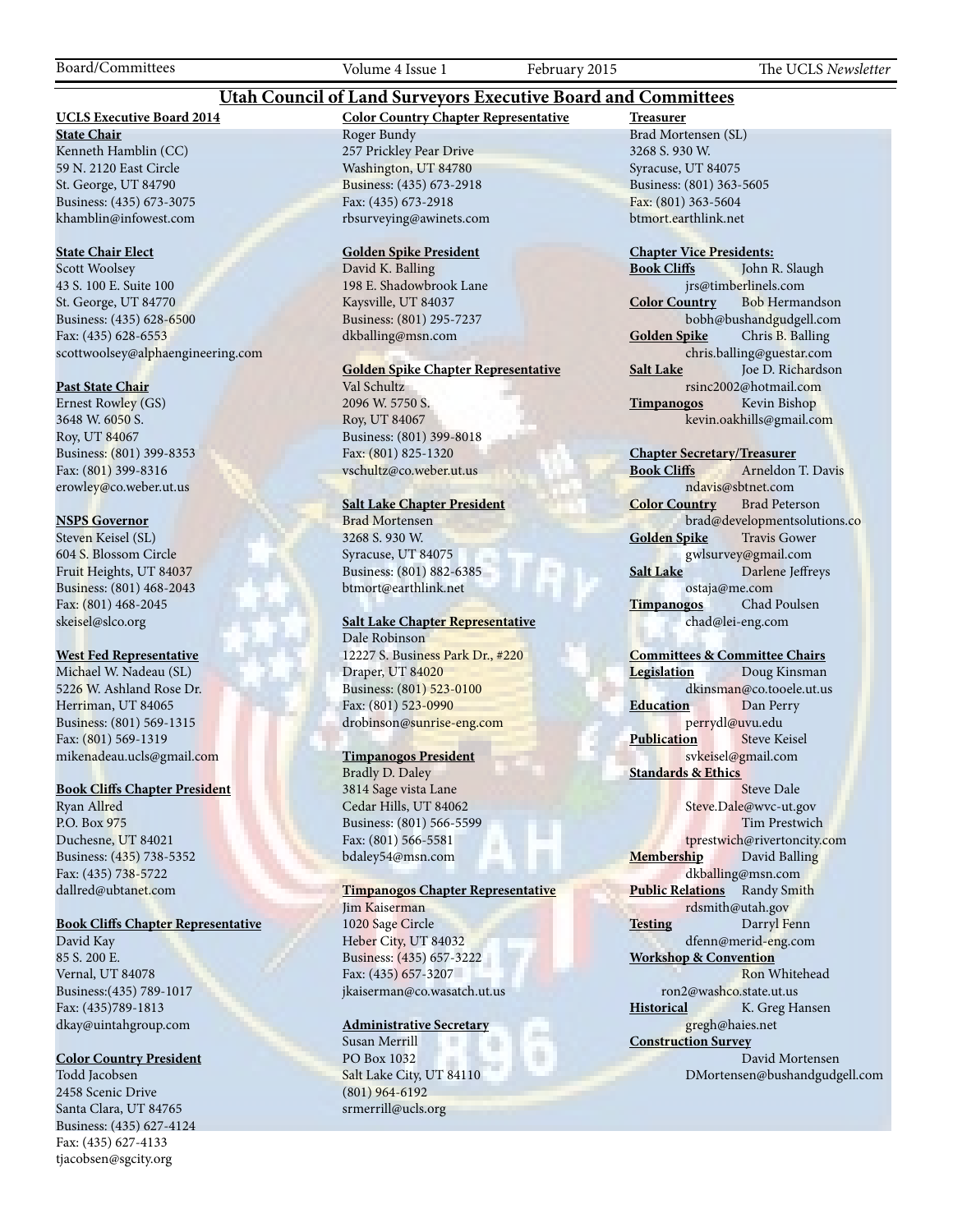## **Getting To Know You by: Lynn Curt**



#### Pictured:

 Some strange artifact from the preserved Roman town of Lutetia found in a crypt in the square in front of the Notre Dame Cathedral, Paris France. -Submitted by Lynn Curt

## **December Who is It**



The December's who is it picture remains a mystery. Please let us know if you have an idea who these individuals may be.

My name is Lynn Curt and I currently reside in Salt Lake City and near Torrey Utah. My wife's name is Lisa.

 Up until about 5 years ago I was the Salt Lake City Surveyor and retired with just over 30 years at the city. I originally came to Utah for college and I liked the mountains and skiing. With some experience in surveying from a small town in the Upper Peninsula of Michigan, I took a summer job with a survey firm in Bountiful.

 When I was a little kid we had a summer place on a lake in northern Wisconsin. One day I was out walking through the woods and came up to these two guys, one looking through this scope and the other pounding in stakes. They told me they were surveyors and let me look through the scope and I thought that was a pretty cool job to be out doing what they were doing whatever that was. And, it was always fun to shoot at those guard stakes with my pellet gun.

 Today my connection with surveying is mainly through happenstance finding of physical monuments. I tend to send Lisa into one of those eye rolling snores when I stop the jeep to go and look at some chunk of brass on a little post. Funnier yet is when I come back to the vehicle to get the camera..., but we have a great time together and love to explore the back roads and wild places.

 I've always liked the mechanics of land surveying and have experienced many changes as well as I am sure all of you have. I guess my simple answer to the future of surveying is that it is what we make of it. It is not up to the company we work for or any other outside factors. The individual needs to make their own career evolve in the way necessary to maintain it. Like life, it is what we make of it. Looking back I think of the importance of being involved in the surveying community. I could have done better in this area and as I have looked at some of our fellow surveyors who have accomplished so many things during their careers much of their enjoyment of the profession is through the variety of involvement they have taken on. Thank You!

#### **17-23-17. Map of boundary survey**

*(2) (a) (i) Each land surveyor making a boundary survey of lands within this state to establish or reestablish a boundary line or to obtain data for constructing a map or plat showing a boundary line shall file a map of the survey that meets the requirements of this section with this county surveyor or designated office within 90 days of the establishment or reestablishment of a boundary. (ii) A land surveyor who fails to file a map of the survey as required by Subsection (2)(a)(i) is guilty of a class C misdemeanor.*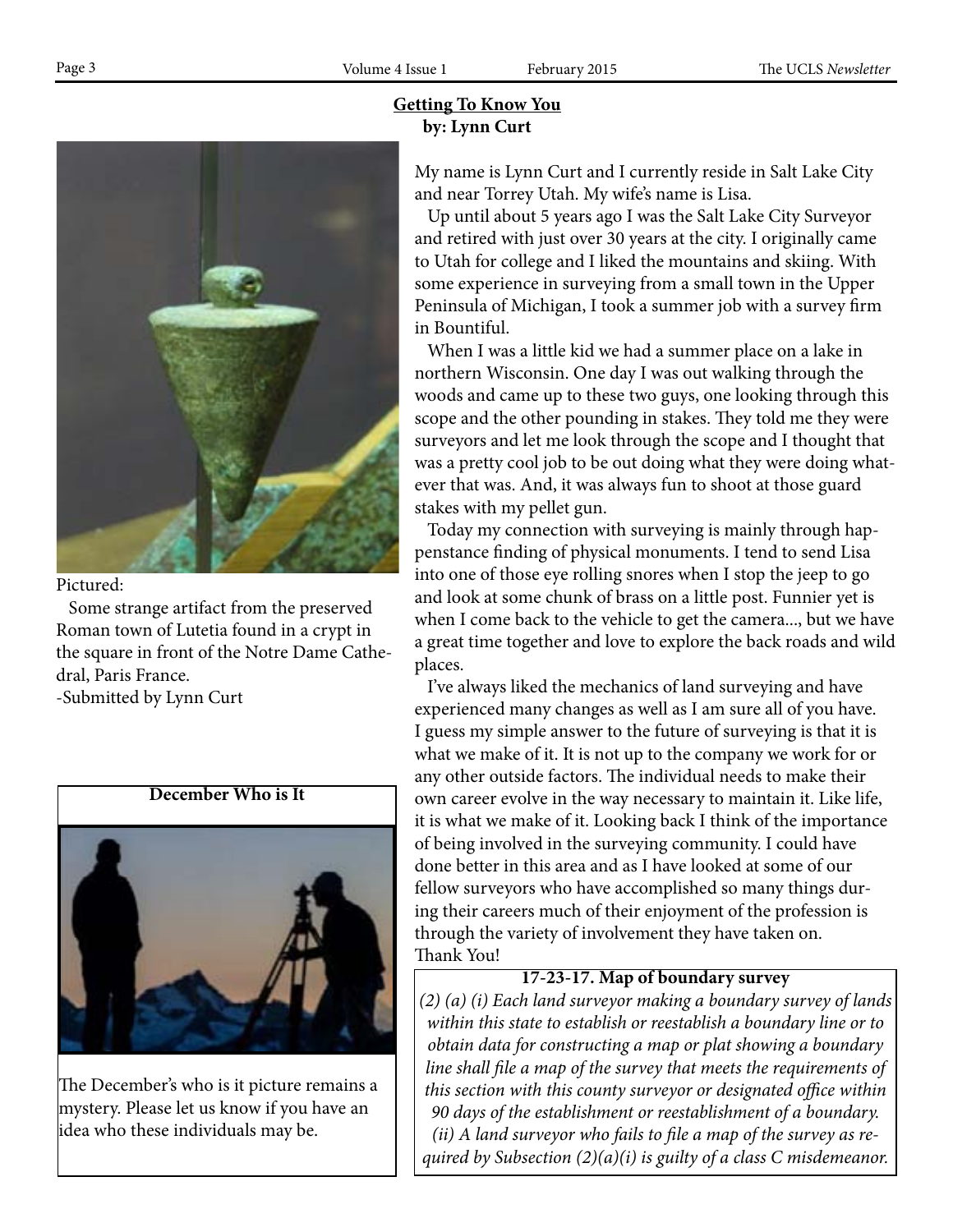## **Getting to Know our Members**

## Name: **Walt Cunningham**

Residing in: **Taylorsville, UT**

My spouse is **Ronda**, and we are proud parents of **six children, and have seven grandchildren**. My hobbies and/or interests are diverse and include: **hanging-out with the Wife, kids and grandkids; day hikes, road trips, international travel, maps, surveying, Alaska, exploring, scouting, riding my old-fashioned three-speed bicycle, airplanes, good music, woodwork, historical, educational, scientific, and military documentaries and movies of all kinds, foreign languages, family history and genealogy, family reunions, chess, reading, watching ice hockey, soccer and college sports, cheering for the Underdog, and more.**

When I retire, **I want to serve a church mission with Ronda; build my dream-cabin in the woods on the edge of a pristine lake and mountain forest, and do some more national and world travel. I also want to re-visit Alaska (where I grew up) and the Arctic coast, and spend some time in Australia on the way to Antarctica... if I don't run out of time, money, or health.**

I have been a member of the Utah Council of Land Surveyors since **1994**, and wish they would **always continue doing the great work in advancing and promoting the land surveying profession through surveying education, and by maintaining professional standards in Utah.**

My current employer is **Salt Lake Community College.**

My position or title is **PLS, Associate Professor of Surveying & Geomatics, and Program Coordinator,** and I am responsible for **teaching full-time in, and coordinating, the Surveying & Geomatics Program with help, advice, and support from the UCLS and SLCC, while correlating and maintaining strong ties with the UVU Geomatics Program.** I have been employed by SLCC since **1994**, but have been engaged with the surveying profession since **1966**.

I became a surveyor because **it's fun; and because I love the never-ending adventure of being in, and working, outdoors with some of the most interesting people in the world - Surveyors - and actually being paid for it!**

During the past **forty years, never-ending technological advances and various court case-law decisions** have by far had the greatest impact on the surveying profession, for better or for worse. However, during the next **forty years**, I believe that the **improving public view of surveying and surveyors** will have the most influence on its future by catapulting surveying to its ancient glory as one of the most important, noble, and respected core-professions in the history of Humankind. In my opinion, **the future of surveying is very bright; and getting brighter... especially as Humanity continues to venture deeper into Space!**

Name: **Jeremiah Cunningham**

Residing in **West Valley City, UT**

My spouse is **Adriana Cunningham** and I am a parent of **3 children**

My hobbies and/or interests include **music, drumming, drawing, reading, and video games.**

When I retire, I want to **move to Mexico and live off of my retirement savings.**

I have been a member of the Utah Council of Land Surveyors since **2011** and hope they will **continue supporting high education and continuing education standards for licensed surveyors.** My current employer is **Hill & Argyle, Inc.**

My position or title is **Land Surveyor** and I am responsible for **preparing, managing, and analyzing field data; reviewing and producing plats and maps; being the go-to guy when something goes bust.**

I have been employed by this company since **April, 2011** but have been involved in the surveying profession since **I was a teenager.**

I became a surveyor because **I enjoy almost every aspect of the profession. I love math and drawing. I enjoy travelling and new technology. Most importantly I feel like I am working and not just taking up space in exchange for a paycheck.**

During the past **10** years **virtual reference stations (VRS) for GPS surveying** has had the greatest impact on the surveying profession. However, during the next **10** years, I believe **integrating GIS tools into our daily workflow** will have the most influence on its future.

In my opinion, the future of surveying is **bright in Utah. There are many opportunities for work and plenty of niches to fill. I am looking forward to working in this field.**



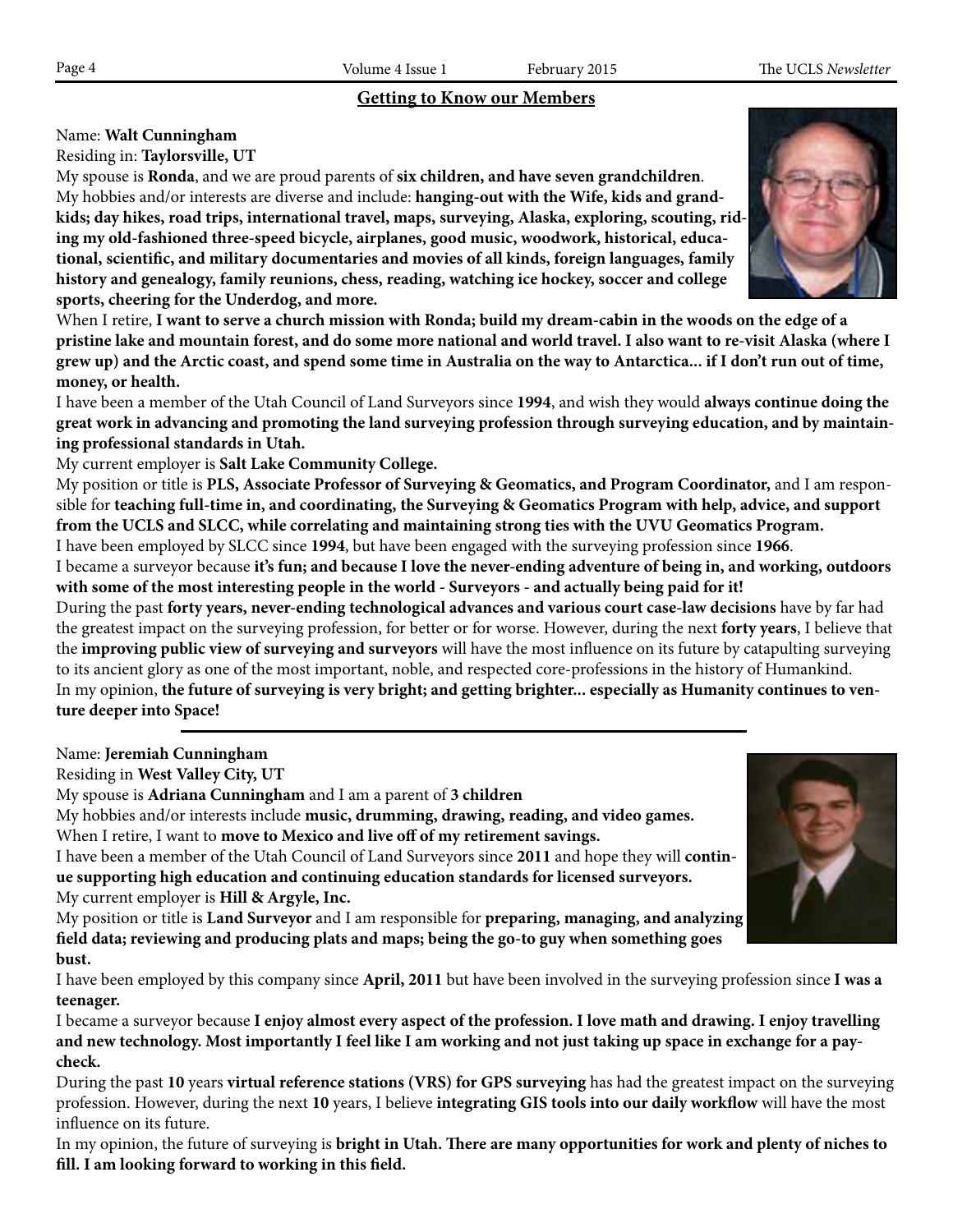# Surveyors Leveling Tool for IPhone

If you happen to be one of those tech-savvy surveyors out there who head into the field armed with an iPhone, I have new app to tell you about. It is called Surveyor's Leveling Tool and it could come in handy in the surveying field (provided you carry an iPhone).This is an iPhone application for Surveyors that will take the site readings and "reduce" the levels real-time.

WHAT SURVEYORS LEVELING TOOL DOES:

This application will allow Surveyors to take site readings and reduce the levels real-time in the field. No more waiting until you get back to the office, or doing it while you are in the field.

The app is FREE, and initially comes with 25 Turning Points or IDs. The IDs are inexpensive consumables" that you must purchase to record the site readings.

Sites are initiated by supplying information, such as site ID, description, TBM, and elevation. You then start entering your readings:

- Station (STA)
- Backsight (BS)
- Instrument Height (HI)
- Foresight (FS)
- Description (Desc)



The "reduction" of each of the BS-FS readings is computed immediately. The final reduced readings are saved in the iPhone, and can be sent by email for later printing.

# **Surveyor's Prayer** Almighty God, surveyor of the universe and the true point of beginning for all things. Bless that parcel of time more particularly described as life and guide as we traverse through it. May we accurately follow the courses you have set forth giving full measure of our time and talents in a manner that will make our lives worthy of a place in the record book of eternity. We submit the sum of our being; less and except those errors by your grace forgiven. Witnessed by those present in your holy name. Amen. - Ben Devane 13 July 1991

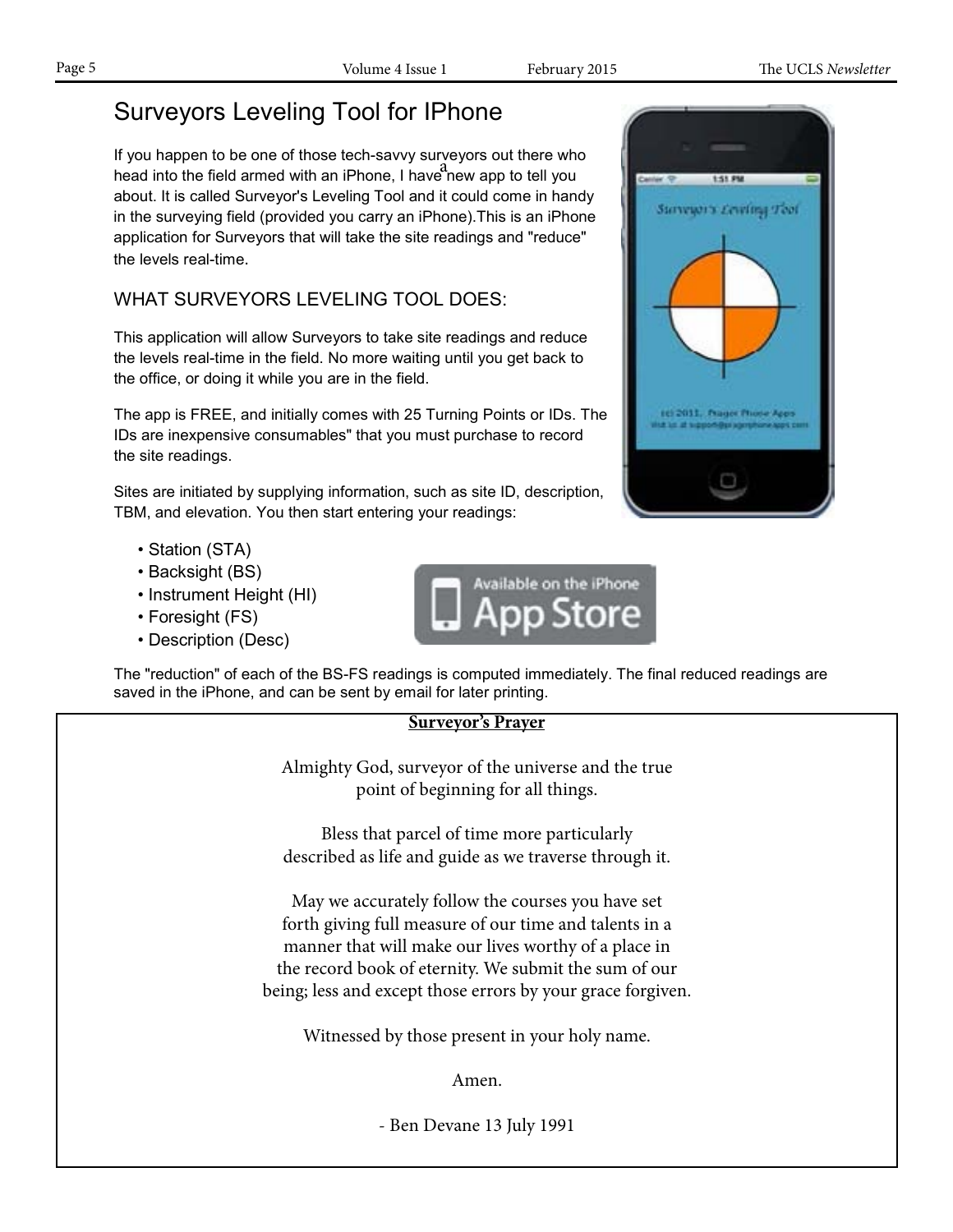## **Board of directors approves 2014-15 exam item costs**

 The NCEES Board of Directors has approved values for each item for fiscal year 2014-15, which began October 1. Due to the transition to computer-based testing for the FE and FS exams, the values are now calculated in three groups: CBT multiple choice, which currently includes the FE and FS exams; multiplechoice items for pencil-and-paper exams, which include the PS exam, and PE exams, and the breadth portion of the 16-hour SE exam; and constructed response, or essay, questions for pencil-and-paper exams, which include the depth portion of the SE exam.

The following are the exam item costs for 2014-15:

- CBT exam cost: \$2,510
- Pencil-and-paper exam item cost for multiplechoice items: \$2,307
- Pencil-and-paper exam constructed response: \$19,802

 Each year, NCEES assesses the potential financial damages associated with an exam breach and sets a cost to replace an exam item, or question, if it can no longer be used. NCEES considers travel expenses, subject-matter experts' time, psychometric costs, and office and personnel costs when establishing the dollar value of each exam item.

## New specs, design standards

The PE Civil exam (all modules) and PE Agricultural and Biological exam have revised specifications, beginning with the April 2015 administration. This includes all five of the PE Civil exam module options: Construction, Geotechnical, Structural, Transportation, and Water Resources and Environmental.

## **AN ORDINANCE CREATING A SURVEYOR GENERAL'S OFFICE**

Passed by the General Assembly, March 2, 1850 *Sec.6 All surveys made in any County shall, upon the completion thereof be returned to the County Surveyor, who shall file a copy thereof, together with a copy of all surveys made by himself, in the County Recorder's office, in the County wherein the same is made; and transmit another copy of the same, together with the surveys made by himself, to the Surveyor General's office at the Seat of Government*

 The SE exam will have revised design standards starting in April 2015. The PE Civil exam's Construction, Geotechnical, Structural, and Transportation modules and the SE exam have revised design standards, which also begin with the April 2015 administration.

 Updated specifications and design standards are posted online at ncees.org/exams.

## Calculator list approved

 The board of directors recently approved the calculator models that can be used on NCEES computerbased and pencil-and-paper exams in 2015:

- Casio: All fx-115 models (Any Casio Calculator must have fx-115 in its model name.)
- Hewlett Packard: The HP 33s and HP 35s models, but no others
- Texas Instruments: All TI-30X and TI-36X models (Any Texas Instruments calculator must have TI-30X in its model name.)

 Limiting the types of calculators allowed in the exam room is one of the measures NCEES takes to protect the integrity of its exams.

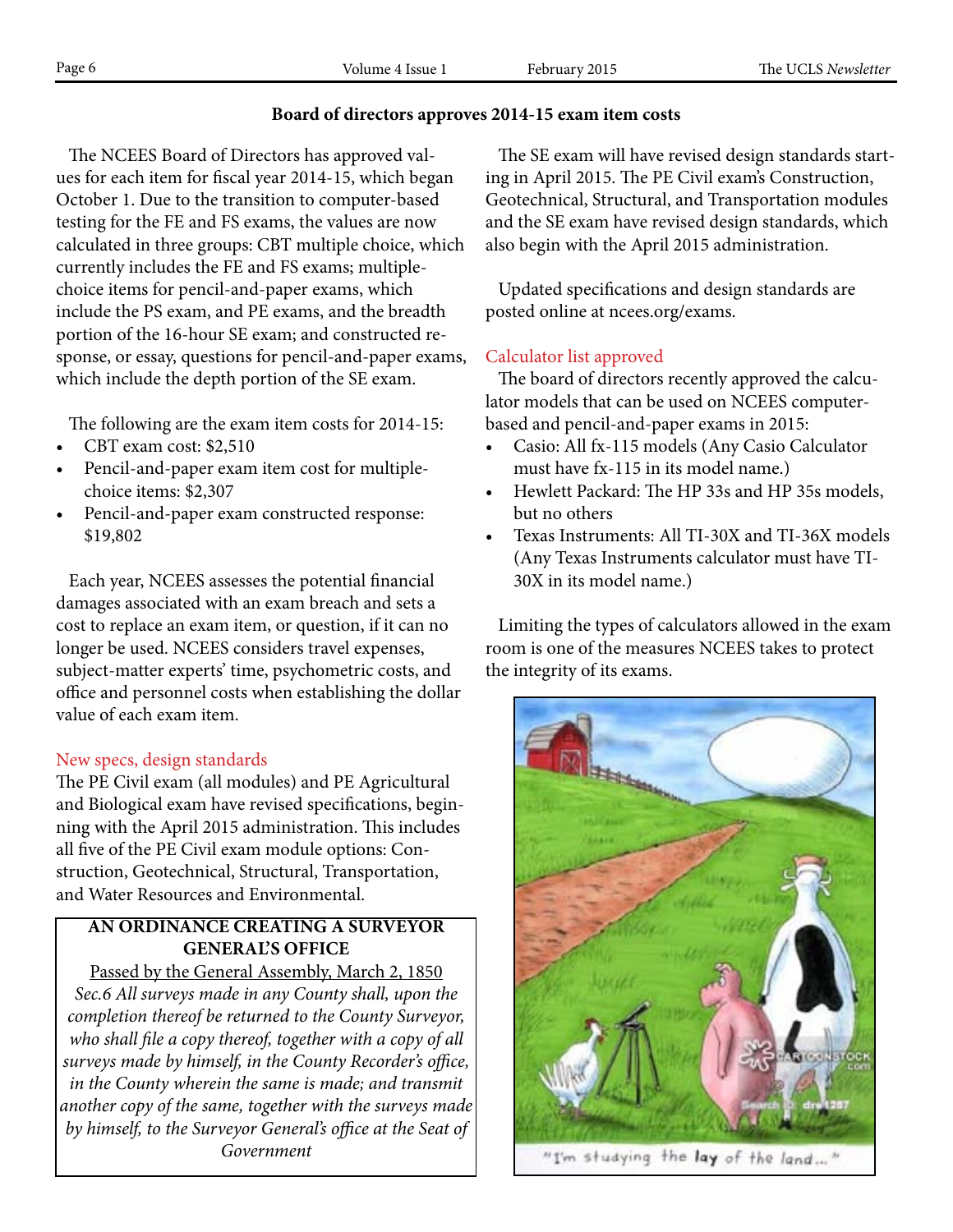## **Which North Arrow belongs to which company?**



**Answers on page 10**

## <u>R156-22-304. Continuing Education for Professional Engineers, Professional Structural Engi-</u> **neers and Professional Land Surveyors.**

*(d) a maximum of ten hours per two year period may be recognized at the rate of one hour for each hour served on committees or in leadership roles in any state, national or international organization for the development and improvement of the profession of professional engineering, professional structural engineering or professional land surveying but no more than five of the ten hours may be obtained from such activity in any one organization;*

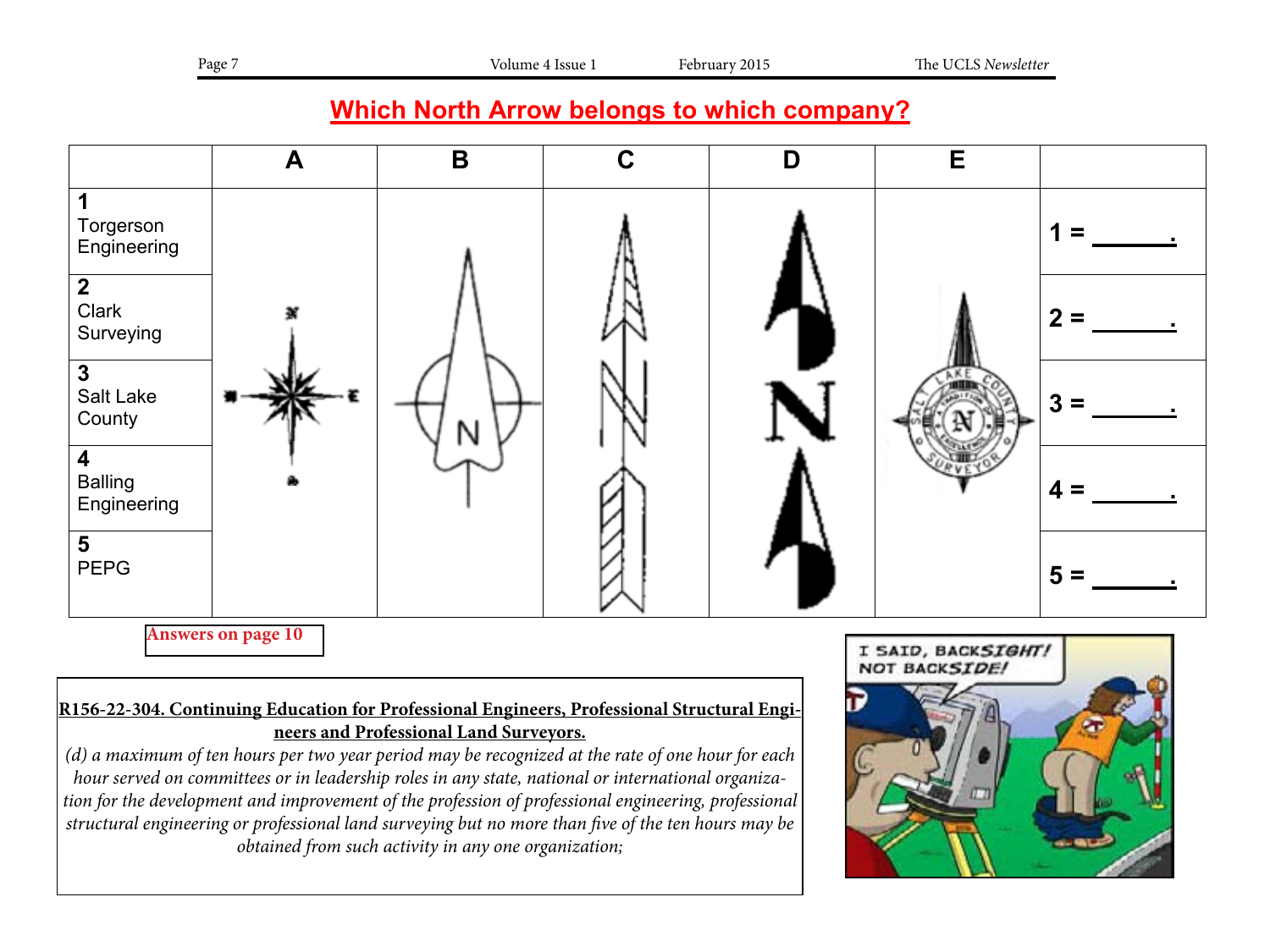## **Winter Driving Tips**

- Avoid driving while you're fatigued. Getting the proper amount of rest before taking on winter weather tasks reduces driving risks.
- Never warm up a vehicle in an enclosed area, such as a garage.
- Make certain your tires are properly inflated.
- Never mix radial tires with other tire types.
- Keep your gas tank at least half full to avoid gas line freeze-up
- If possible, avoid using your parking brake in cold, rainy and snowy weather.
- Do no use cruise control when driving on any slippery surface (wet, ice, sand).
- Always look and steer where you want to go.
- Use your seat belt every time you get into your vehicle.

## Tips for long-distance winter trips:

- Watch weather reports prior to a long-distance drive or before driving in isolated areas. Delay trips when especially bad weather is expected. If you must leave, let others know your route, destination and estimated time of arrival.
- • Always make sure your vehicle is in peak operating condition by having it inspected by a AAA Approved Auto Repair facility.
- Keep at least half a tank of gasoline in your vehicle at all times.
- Pack a cellular telephone with your local AAA's telephone number, plus blankets, gloves, hats, food, water and any medication in your vehicle.
- If you become snow-bound, stay with your vehicle. It provides temporary shelter and makes it easier for rescuers to locate you. Don't try to walk in a sever storm. It's easy to lose sight of your vehicle in blowing snow and become lost.
- Make sure the exhaust pipe isn't clogged with snow, ice or mud. A blocked exhaust could cause deadly carbon monoxide gas leak into the passenger compartment with the engine running.
- Use whatever is available to insulate your body from the cold. This could include floor mats, newspapers or paper maps.
- • If possible run the engine and heater just long enough to remove the chill and to conserve gasoline.

Tips for driving in the snow:

- Accelerate and decelerate slowly. Applying the gas slowly to accelerate is the best method for regaining traction and avoiding skids. Don't try to get moving in a hurry. And take time to slow down for a stoplight. Remember, it takes longer to slow down on icy roads.
- Drive slowly. Everything takes longer on snow-covered roads. Accelerating, stopping, turning-nothing happens as quickly as on dry pavement. Give yourself time to maneuver by driving slowly.
- The normal dry pavement following distance of three to four seconds should be increased to eight to ten seconds. This increased margin of safety will provide the longer distance needed if you have to stop.
- Know your brakes. Whether you have anti lock brakes or not, the best way to stop is threshold breaking. Keep the heel of your foot on the floor and use the ball of your foot to apply firm, steady pressure on the brake pedal.
- Don't stop if you can avoid it. There's a big difference in the amount of inertia it takes to start moving from a full stop versus how much it takes to get moving while still rolling. If you can slow down enough to keep rolling until a traffic light changes, do it.
- Don't power up hills. Applying extra gas on snow-covered roads just starts your wheels spinning. Try to get a little inertia going before you reach the hill and let that inertia carry you to the top. As you reach the crest of the hill, reduce your speed and proceed down hill as slowly as possible.
- Don't stop going up hill. There's nothing worse than trying to get moving up a hill on an icy road. Get some inertia going on a flat roadway before you take on the hill.
- Stay home. If you really don't have to go out, don't. Even if you can drive well in the snow, not everyone else can. Don't tempt fate.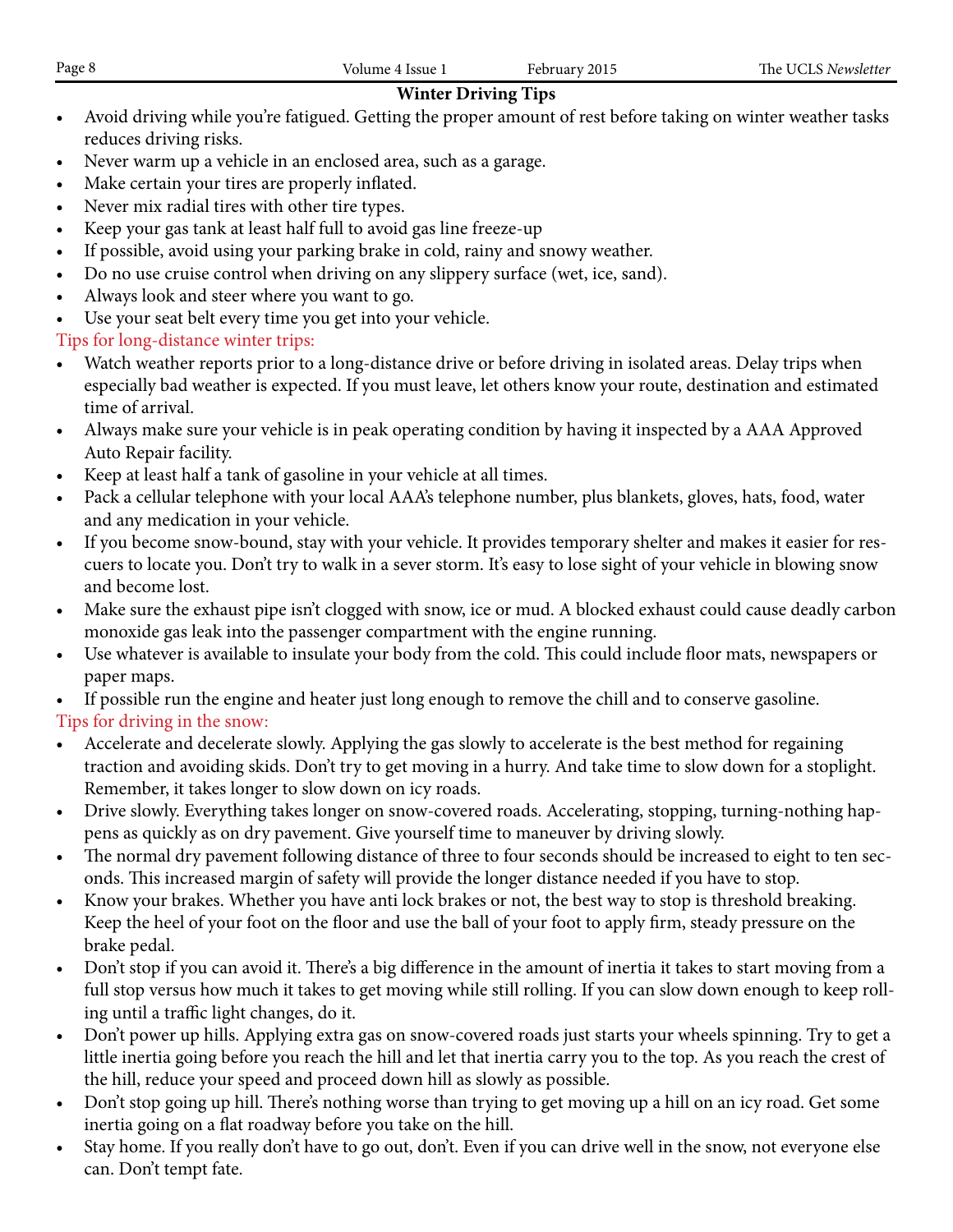## **UCLS Convention 2015 News**

 The UCLS 2015 Convention is scheduled for February 18-20, 2015 in St. George. The keynote speaker will be Chuck Karayan. Registration will be from 12:00 noon to 1:00 p.m. on Wednesday with classes Wednesday afternoon. Thursday and Friday will be full days. You may register for the convention online.

 UCLS has contracted with 4 hotels for discounted rates for Convention attendees. Some reservations need to be made 30 days in advance of the convention for these rates to apply.

 Hilton Garden Inn - \$95 King, \$105 2 Queens - ask for UCLS rate 435-634-4100 or 1-877-STAY-HGI or register online at: http://hiltongardeninn.hilton.com/en/gi/groups/personalized/S/SGUGIGI-UCLS-20150217/index. jhtml

Fairfield Inn - \$95 King, \$95 2 Queens - ask for UCLS rate 435-673-6066

 Clarion Suites - \$90 2 Queens with pullout, \$80 King with pullout, \$80 2 Queens - ask for UCLS rate 435-673- 7000 or 800-245-8602

Crystal Inn - \$90 Double, \$80 Single - use Group Code: CLS215-435.688.7477 or 877-688-7177

## **Six reasons why you - and your employees - should attend the UCLS Conference**

### **1. LEARN**

No matter how many years of experience you have under your belt, everyone has something new to learn. Aside from the obvious benefits of obtaining required professional development hours, taking advantage of educational opportunities give you a new perspective. Take time to evaluate the schedule and strategically plan which employees will attend which session for maximum benefit to your company.

#### **2. NETWORK**

Learning does not only happen during seminar sessions. Meeting industry colleagues give you a chance to learn which current productivity strategies are working for them. Despite the popularity of online sharing, there is something powerful in meeting face-to-face. Important decisions and ideas often start from a simple conversation initiated over lunch. Learning from each other may increase competition in the field, but it makes our profession better. It is also a good opportunity to meet new suppliers and vendors and see what equipment is new to the market. Did I mention networking?

## **3. VISIBILITY**

Being visible at industry events positions you and your company as an expert.

#### **4. REGAIN FOCUS**

After a busy summer schedule and holiday season, the UCLS Conference in February is the perfect time for employees to regain focus for the upcoming year.

#### **5. SUPPORT THE FUTURE OF THE PROFESSION**

The higher up the professional ladder you climb, the more likely it is you need to hire staff. How are you going to hire local, qualified professionals if were not cultivating professional education and outreach for our new graduates? Support the Education Scholarship Auction by donating items for bid and showing up for a fun night of good food and conversation during the silent and live auctions. The person you help send to college may be your future superstar intern or staff member.

#### **6. SHARE**

After learning new information and perspectives, having fun connecting with professional colleagues, and regaining focus on careers - it will be easy to spread this knowledge and inspiration throughout your company.

**IT'S WORTH EVERY PENNY**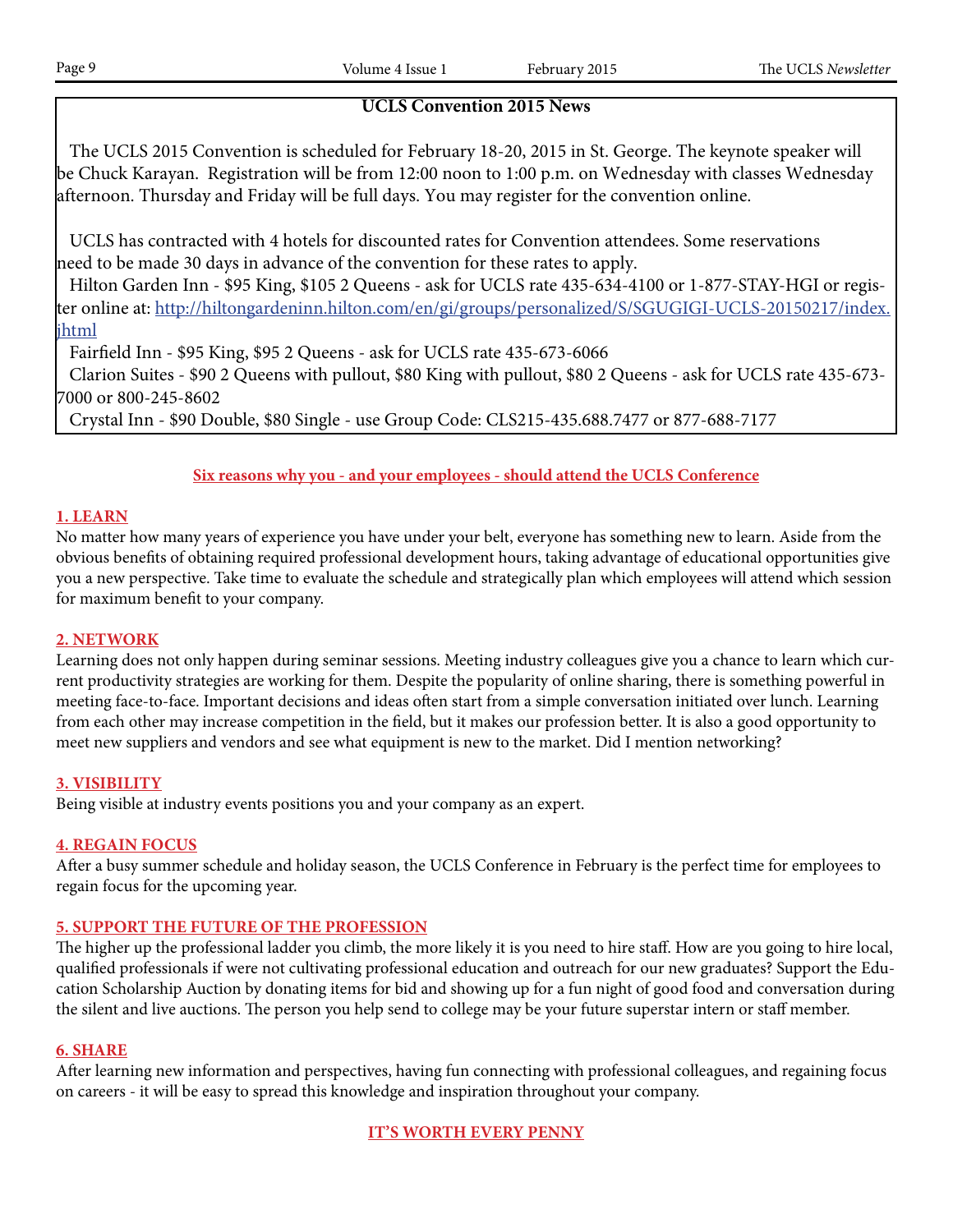$\mathbf{E}_{\text{max}}$  , and  $\mathbf{E}$ 

#### **Dastardly Deed**

Page 1 of<br>| Lostywoon:110: 31<br>| MLPY Book: 2009 Page: 1<br>| Crics/2009 Doutiy

Judge of Probate<br>Recording Fee: 820.00<br>Recording Fee: 819.50<br>Total: 839.50

#### **WARRANTY DEED**

This instrument prepared by

(Name) GERALD L.

(Address) 2045 County Road Alabama 360

JOINT TENANTS WITH RIGHT OF SURVIVORSHIP

, an individual with an address of 2045 Co. Rd. 123 AL. I Gerald L. , in consideration of \$1.00 and other good **Being married to Mary Frances** and valuable consideration to Grantor paid, the receipt which is acknowledged, does hereby grant, bargain, seil, convey and warrant to, James Steven & Sandra , the following property.

That certain parcel of land particularly described as, beginning at the north east corner of J.W. Huetts, north 160 feet, west 276 feet, south 160 feet, east 276feet.

To have and to hold unto the said Grantees as joint tenants, with right of survivorship, their heirs and assigns, forever; it being the intention of the parties to this conveyance, that (unless the joint tenancy bereby created is severed or<br>terminated during the joint lives of the grantees herein) in the event one grantee<br>berein survives the other, the entire interest in fee simple s grantee, and if one does not survive the other, then the heirs and assigns of the<br>grantees herein shall take a tenants in common.

And we do for ourselves and for our heirs, executors, and administrators covenant with the said grantees, their heirs, and assigns, that we are lawfully seized in fee simple of said property; that they are free from all encumbrances, unless otherwise<br>noted above; that we have a good right to sell and convey the same as aforesaid; that<br>we will and our heirs, executors and administrators of all persons.

IN WITNESS WHEREOF, we have hereunto set our hand(s) and seal(s), this day of *delining* 2005 eq. 2005 and seal(s), this

 $(L.S.)$ 

Salt Lake

Balling Corner of J.W. Huetts, north 160 feet, west 276 feet, south 160 feet, east 276feet That certain parcel of land particularly described as, beginning at the north east

County **3 = .**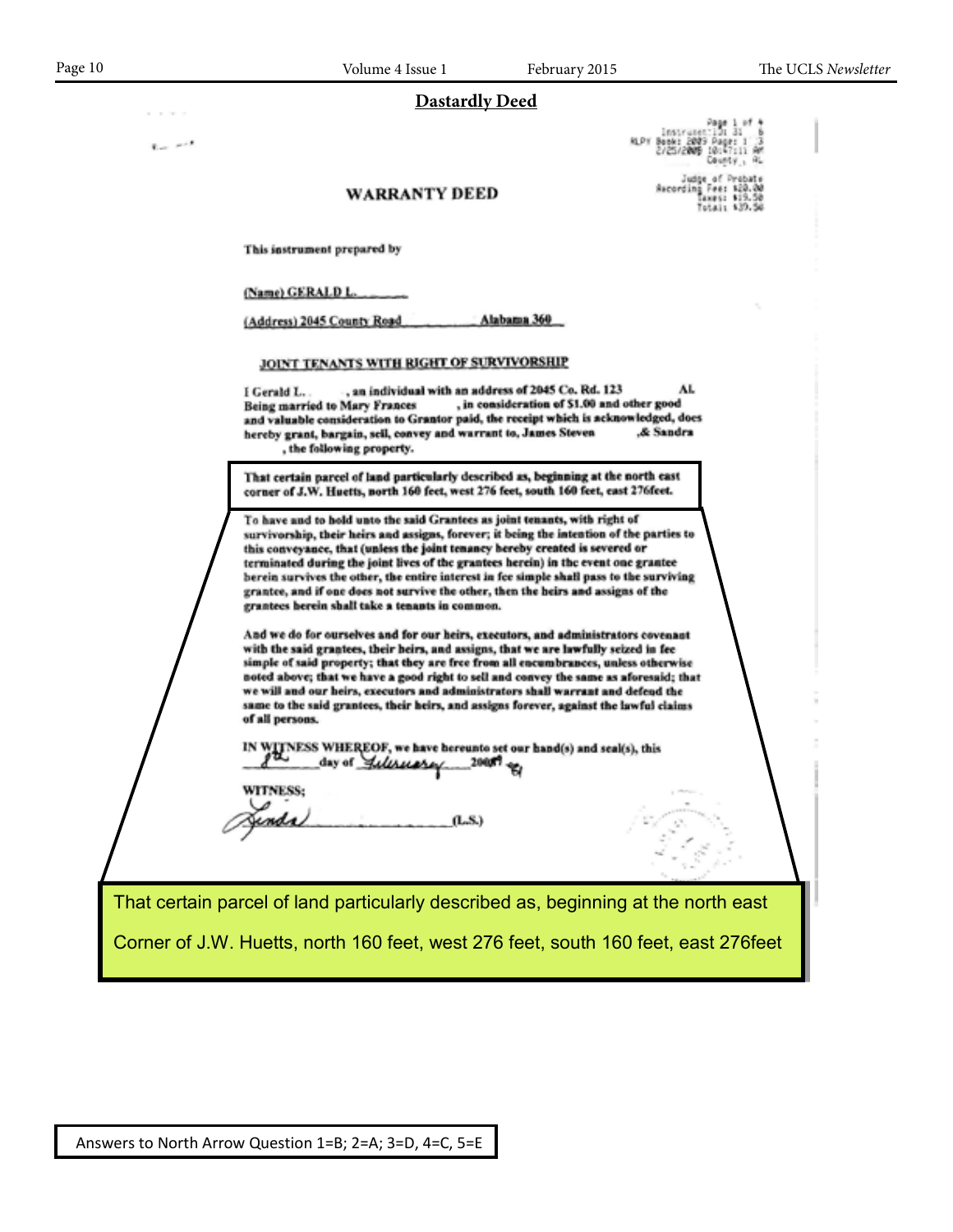## **The Perception of Bank notes as Money**

 Paper currency first developed in the Tang Dynasty in China during the 7th century, although true paper money did not appear until the 11th century during the Song Dynasty. The usage of paper currency later spread throughout the Mongol Empire.

 Originally, money was based on precious metals and bank notes were seen as an I.O.U. or promissory note: a promise to pay someone in precious metal on presentation. With the gradual removal of precious metals from the monetary system, bank notes evolved to represent credit money, or "Fiat Money" - money backed by the credit of a government - not precious metals.

## *Gold as a Currency & Store of Wealth*

 At present there are 177 currencies being used in the world. Excluding the early paper currencies of China up until the 15th century and the majority of paper currencies that existed in China until 1935, there are 609 currencies no longer in circulation. Of these, at least 153 were destroyed by military occupation/liberation, renamed for political reasons, or were converted to another currency. The median age of these currencies is only seventeen years.

*"Paper money eventually returns to its intrinsic value --- zero." - Voltaire (1694-1778)*

## **Has your Contact Information Changed?**

Change in your address, email, or telephone Please contact UCLS with your updated information or Log onto the member section of the UCLSWebsite http://www.ucls.org/ Provide correct username & password Under the Searchable Membership Directory,

Click on my profile and make necessary corrections Your Help Is Appreciated





## **HELP UCLS BECOME THE BEST IT CAN**

We are looking for volunteers to serve on our various committees. Get involved today! Call or email Susan to find out how you can make a difference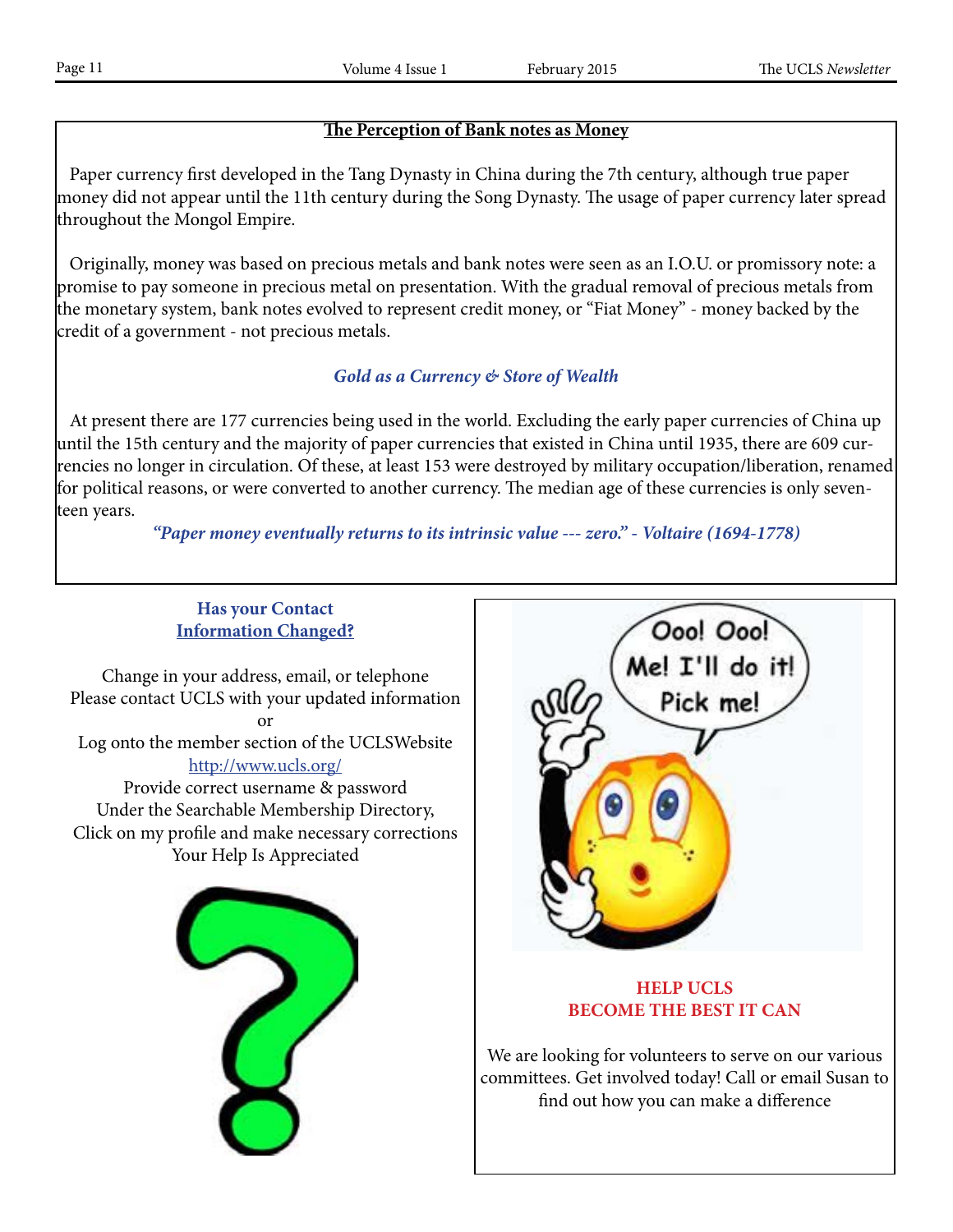## **1861 Annual Report of the Commissioner of the General Land Office to the Secretary of the Interior.**

#### TERRITORY OF UTAH.

 By the original act establishing the territorial government, approved September 9, 1850, Utah contained 140,925,440 acres, which has been reduced to 84,044,880 acres, by the provisions of sections 1st and 21st of the act of Congress organizing the Territories of Nevada and Dakota, approved March 2, 1861.

 No public lands have been surveyed in Utah since the year 1857, there being no land district organized for the disposal of 2,500,000 acres already surveyed, and no demand for purchase from the United States.

 The surveyor general, with his limited clerical force, has been occupied in the examination of former surveys, executed under the late surveyor general, David H. Burr, against which sworn allegations of fraud had been preferred.

 Mr. Burr's immediate successor has been engaged in the examination of surveys made by Charles Mogo, deputy surveyor, under his contract with Surveyor General Burr, dated March 6, 1857.

 The late surveyor general, Mr. Stambaugh, after organizing an examining party, started for the field in the early part of the last fiscal year, and his report of the examinations made, dated September 10, 1860, disclosed disregard, on the part of the late surveyor general, of the laws governing the surveys, and, on that of his deputies, great delinquency in perpetuating the corner boundaries of their surveys in the field, and in the failure to plant corner posts of the requisite dimensions.

 The examination of the surveys made under the administration of Surveyor General Burr has resulted in showing great remissness on the part of that officer in not providing proper chichks upon his deputies, as required by law and instructions, to prevent the survey of lands unfit for cultivation.

 The surveying account of Charles Mogo, United States deputy surveyor, growing out of his contract of March 6, 1857, with the late surveyor general of Utah, which, by the decision, dated the 27th of August, 1861, of the Secretary of the Interior, was directed to be adjusted upon the principles therein laid down, was reported for payment to the amount of \$4,173.63, instead of \$13,285.23. The amount which has been allowed and paid consists only of the per mileage due Mr. Mogo for standard and township lines, \$4,008.89, which work by law he had authority to survey, and \$144.74 for the subdivisional lines covering the extent of 5,000 acres of land, the surveyor general's report of the examination of Mr. Mogo's work in the field showing this extent to be fit for agricultural purposes, and consequently surveyable under the law and instructions.

 Under said decision there was disallowed the sum of \$9,111.60, being charges of per mileage under his contract for the subdivisional survey of desert land, the survey of it being interdicted by law, which declares that "none other than township lines shall be run where the land is deemed unfit for cultivation." - (Statutes at Large, vol. 9, p. 497, made applicable to the surveys in Utah by the provision of the 1st section of the organic act establishing the office of the surveyor general of Utah, approved February 21, 1855.)

 The late surveyor general of Utah reported against the continuation of the public surveys in Utah until a different policy may be devised by Congress to induce other than Mormon emigration to the Territory.

 The region in the valley of Uintah river, a tributary of Green or Colorado river in Utah, situated about sixty miles south of Fort Bridger, is represented as the best agricultural lands, abounding in pine and other timber, watered by several streams affording valuable water power, and presenting great inducements to settlers.

 It is reported that all the settlements heretofore made in Utah were established under the special direction of the Mormon church; that about the 1st of September, 1861, an exploring party left Salt Lake City, headed by the territorial surveyor general, preparatory to the settlement of this and other valleys, by one hundred and fifty families, who proposed removal for the organization of settlements. No public surveys have extended over the Uintah valley, owing to its isolation and hitherto uninhabited condition, except by the Indians. Explorations made during the last summer, by a surveying party, for a more direct overland route from Denver City, Colorado, to California, having passed through the valley of Uintah, and reported it well adapted for large settlements, and favorable for location of the overland route, seem to have given incentive to appropriation of the valley by Mormons.

 The President, however, by order dated October 3, 1861, upon the application of the Indian office, has directed the reservation of the valley for Indian purposes, and the surveyor general has accordingly been instructed to lay down upon the map of Utah Territory the reservation, containing upwards of 2,000,000 acres, to be respected accordingly in future surveying operations.

 As no land district has yet been organized for Utah for the sale or disposal of the public lands already surveyed, and no information has reached this office showing any general desire on the part of the people to acquire titles to the public lands from the government, no further surveys are now recommended - it being proposed, merely, to keep up the organization of the district through the surveyor general, now in custody of the surveying archives, until either the department shall deem in proper to close for a time the district, placing the archives in charge of some United States functionary, or until the policy of Congress in the premises shall be marked out by further legislation.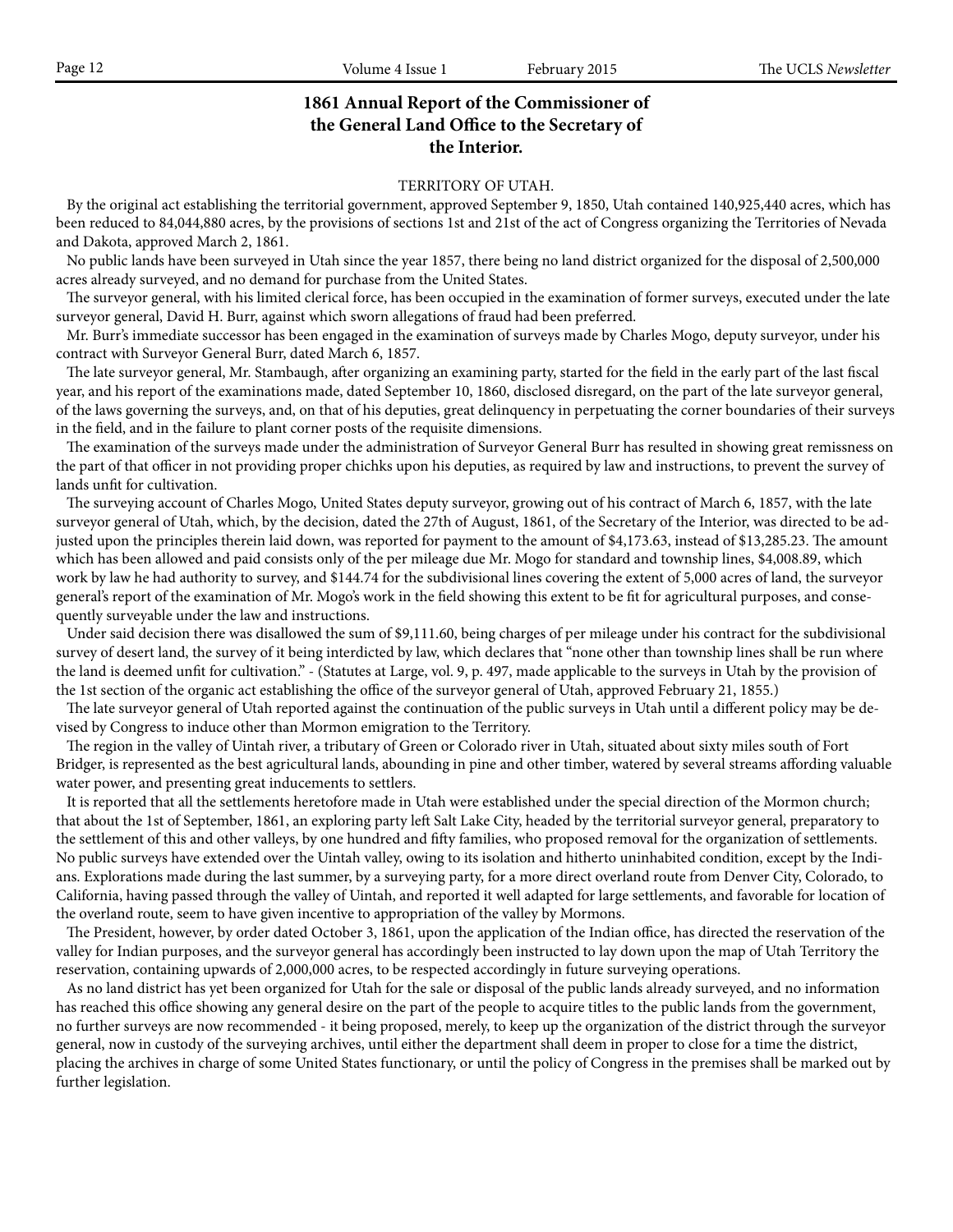## **UCLS NEEDS YOU**

Utah Surveyors may be sorted into three groups: active members of the Utah Council of Land Surveyors (UCLS), non-active members of UCLS, and those that are not members of UCLS. Unfortunately, the smallest of these groups is the active members of UCLS. Over the years, members have been encouraged to participate, or at the very least, attend a meeting and witness the work that is done. Regardless of your line of work, the benefits of belonging to a professional organization are many and include:

• **Protection of the Profession** - The UCLS keeps an eye on legislative proposals that may have an adverse effect on the surveying community. They are ready to confront those bills so that they are defeated or amended to protect the profession in Utah. The National Society of Professional Surveyors (NSPS) does the same thing on the national level. If you are a member of UCLS – you are also a member of NSPS.

• **Strength in Numbers** - A lone surveyor has little chance to challenge "City Hall" if their city or county has rules or ordinances that he/she feels are unfair or conflict with the regulations of the State. Opposition to an ordinance by a local UCLS Chapter representing dozens of surveyors will get attention. A letter from the UCLS Chair, representing hundreds of surveyors will get more attention than a letter from a single surveyor. A phone call from NSPS, representing tens of thousands of surveyors across the country, to a congressional representative in Washington D.C. will be heard! Over the past few years, NSPS has fought successfully against LightSquared's potential interference with the GPS signals and is currently battling the Department of Labor regarding the Davis-Bacon Act.

• **Learn Leadership Qualities** - By serving on Chapter and State Boards or part of a committee, you will improve communication, organization, and leadership skills that will help you in your own business.

• **Make Some Friends** - Meet your fellow surveyors. Talk about the common problems that you have. Your peers are often experiencing the same issues and have the same concerns that you do. At some point, you will have a difference of opinion with one of your fellow surveyors and it will be a lot easier to call them and discuss the problem if you already know them. It is easier to call a friend than it is to call a competitor.

**Stay Educated** - UCLS offers multiple opportunities each year for Continuing Education credits by attending Chapter meetings, Fall Forum, or Annual Conference.

#### • **Potential Business Development**



Often projects develop that might out of our area of coverage or expertize. When you need to get the job done it is simpler to call someone you know through the UCLS than someone you lack an association with. Remember, this is a twoway street and will benefit you as well!

• **Professional opinion** - Surveyors are very opinionated and

somewhat stubborn! However, sometimes we face problems or circumstances that may need a second opinion. You are much more likely to seek out the opinion of a surveyor you know by your association with the UCLS than one from the phone book or website.

If you understand the benefits of a professional organization and are a member of UCLS, then you deserve a pat on the back. However, before you hurt yourself, consider the following questions: What have I done, since joining the UCLS? Do I attend the Annual Conference and/or any of the Chapter Meetings? Do I participate in any of the UCLS Committees? Would I accept an election nomination and respond positively when asked to serve?

UCLS relies on the efforts of its volunteer members. Unfortunately, UCLS cannot continue to go to the same well every year. In order to improve the profession, UCLS needs new faces, with new ideas and enthusiasm. The work that is being done by the UCLS benefits all surveyors of our State, members and non-members, active and non-active. The work is easier to do if more people are carrying the load.

Yes, it is a 30-minute drive across town to the site of the meetings. Yes, your daughter has ballet classes on Thursday night and your son's basketball games are on Tuesdays, but we are talking about your livelihood here!

Francis Bacon said "I hold every man a debtor to his profession; from the which as men of course do seek to receive countenance and profit, so ought they of duty to endeavor themselves by way of amends to be a help and ornament thereunto."

**It is time to start paying our debt** - before the profession morphs into something unrecognizable and/or disappears forever.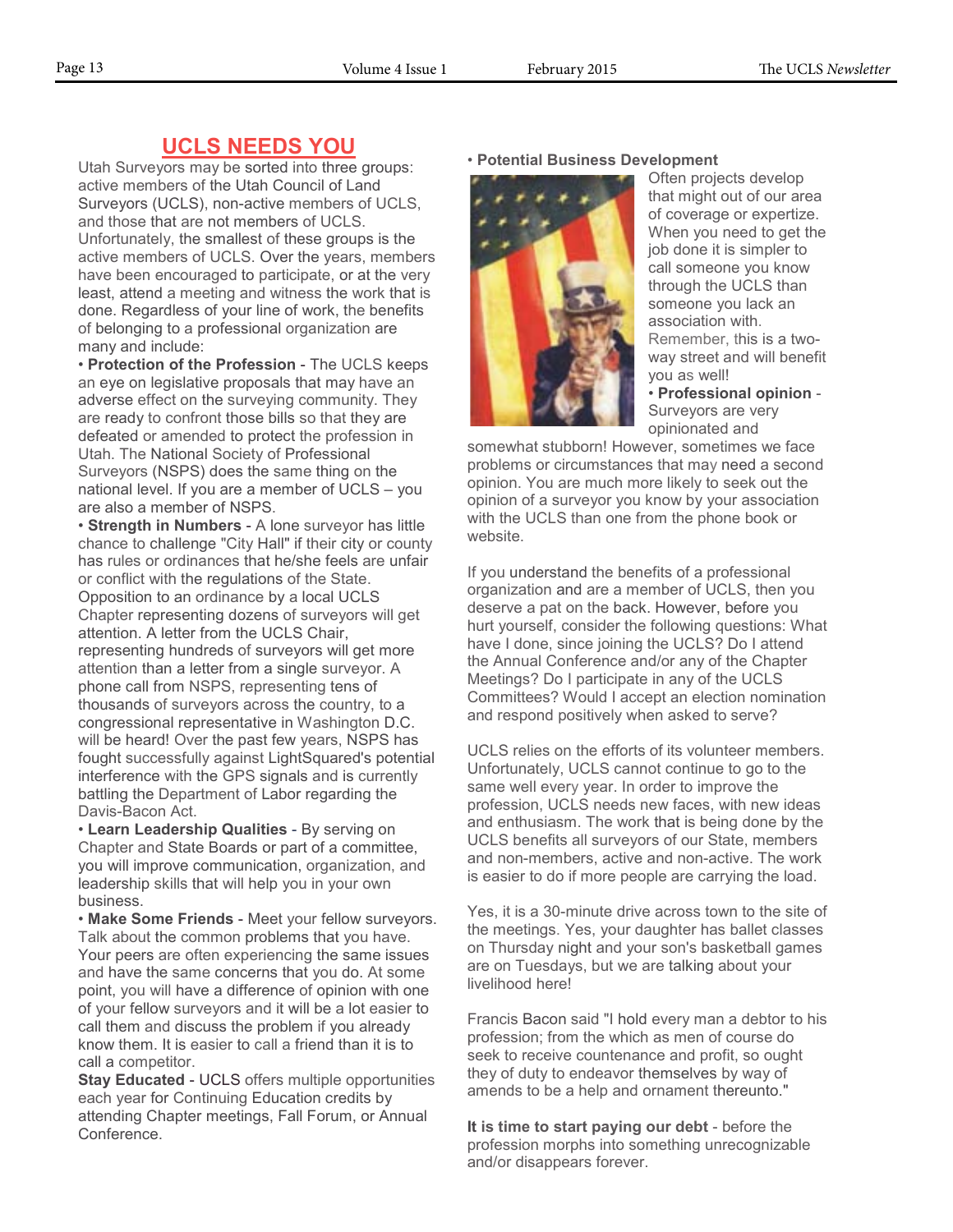## **MEMBERSHIP BENEFITS**

s the new membership year starts up, we would like to take a moment to thank you for being a

member of UCLS. We look forward to working with you. Many of you have been UCLS members for years while others are earlier on in their career. Whichever one you are, it is always important to evaluate a return on investment. Are you getting the most of your membership or do you find yourself writing a check each year, only to think that it must be that time of year when UCLS wants their money?

Association memberships can be a valuable resource to your career - if you are taking advantage of the opportunities offered. Participation also makes an association stronger. Being a symbiotic relationship, the stronger the association, the more benefits it can offer its membership.

Here are a couple of ways to **maximize your membership value:**

#### **SHOW UP**

During this age of digital interface, it is easy to think communicating through an email or social media is enough. However, putting a face to your company name and attaching a memory of an actual conversation to that LinkedIn connection is invaluable. We know - you are busy. Just know that association events provide the opportunity to network with colleagues. As relationships form, it is easier to pick up the phone and call someone when you have a question, need help solving a dispute, or are ready to take the next big step in your career.



#### **GET ENGAGED**

Okay, so you showed up to the conference and now you are holding up the wall, silently keeping all your potential friends safe from the roof collapsing on their unsuspecting heads. Take a deep breath and stop being a wallflower. The truth is, nobody really *likes* networking. Some people are just better at it because they have experienced the rewards.

#### **VOLUNTEER**

Volunteering is a great way to become more visible to your professional community. It also feels good to have an impact on something you care about. UCLS desperately needs volunteers and input from its membership. Whether you participate on a chapter level, in a committee, on the Executive Board, or just helping at the registration desk at the annual conference – WE APPRECIATE THE TIME YOU GIVE US!

#### **UTILIZE BENEFITS**

There are a number of UCLS and NSPS programs set up to save members' time and money so take advantage of these opportunities. For a list of some of the benefits, go to http://www.ucls.org/ or http://www.nsps.us.com/ If you want to add more value to the association, join the party by participating.

By talking with fellow members and utilizing available opportunities, the value of your UCLS membership will be increased. Additionally, your network will grow and your professional career will be enhanced. The best part - you support an association specifically created to support our profession.

### **SEE YOU AT THE CONFERENCE**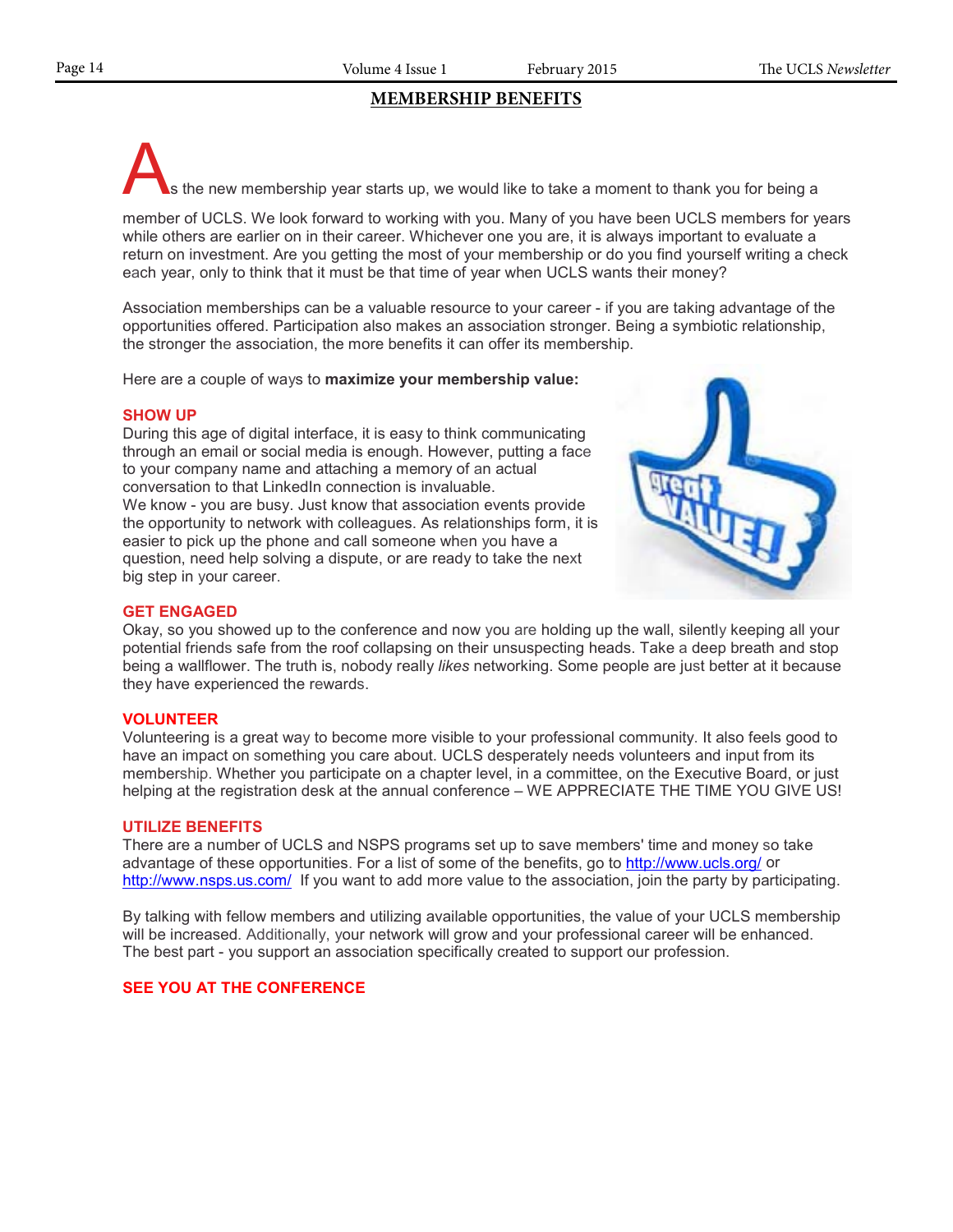Page 15 Volume 4 Issue 1 February 2015 The UCLS *Newsletter*

# **LE ANNUAL AWARDS EBANOUET**

- **UEC Engineer of the Year**
- **UEC Engineering Educator of the Year**
- **Fresh Faces of Engineering Award**
- **Outstanding MESA Teacher Award**
- **University Engineering Student Scholarship Awards**



## Saturday, February 28, 2015

**Rio Tinto Stadium** 9256 South State Street, Sandy, UT 84070

**Social Reception** 6:00 – 6:30 PM **Dinner** 6:30 – 7:30 PM **Awards Presentation / Keynote Speaker** 7:30 – 9:00 PM

## Keynote Speaker

Federal Emergency Management Agency's National Office of Response and Recovery "Pre and Post Disaster Event — What Engineers and Cities Can Do"

## For Tickets:

Visit the UEC website or Contact Charles Vono UEC Secretary/Treasurer at: **charlesvono@comcast.net (801) 745-5879** Completed Registration Form is required and may be found on the UEC website.

Tickets General Admission \$65 Student and Retired Senior \$45 Purchase of Table of 8 will receive priority seating.

## *Diamond Level Sponsor*

# **VANCOTT**

*140 Years of Trusted Relationships*

## www.utahengineerscouncil.org

UEC is a non-profit organization

Please contact Brian Warner ( brian@mcneileng.com ) for display space